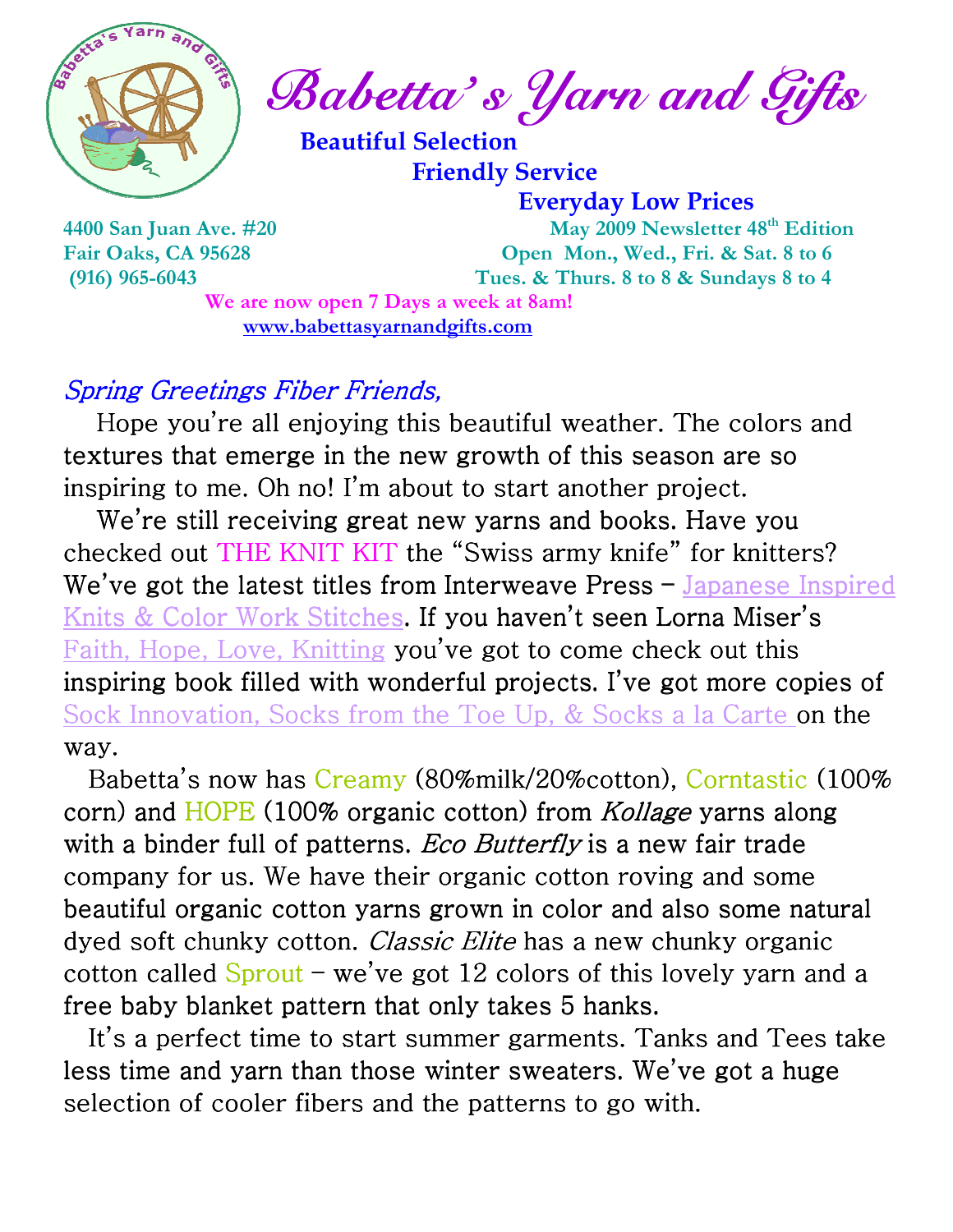# We're having a SALE on May  $9<sup>th</sup>$  & 10<sup>th</sup> so you can save even more on our already low prices. Details can be found below.

Tunisian Crochet Workshop with Jennifer Tan Sunday May  $17<sup>th</sup>$  from 1pm – 4pm Fee \$50 Materials available at Babetta's. Basic crochet skills are helpful.



 Jennifer is a retired elementary school principal and University Professor and lives right here in Fair Oaks with her family. Among her many talents and interests she is an avid crocheter and spinner. You can check out Jennifer's work at www.goshyarnit.com.

Jennifer will also be teaching freeform crochet on June 28<sup>th</sup> at Babetta's.

## Free Dying Demo May 3<sup>rd</sup> from 10am to 12

 Have you wanted to try dying yarn or silk fabric? Come see how EASY and FUN it can be. Kits will be available so you can try it out yourself at home.

Free Art Felt Demo May 3<sup>rd</sup> from 2pm to 4pm

Come by and get an intro to an easy wet felting technique. Learn to create scarves, hats, shawls etc. using ART FELT fiber and felting paper. No knitting or crochet skills needed. Products will be available so you can try it out yourself.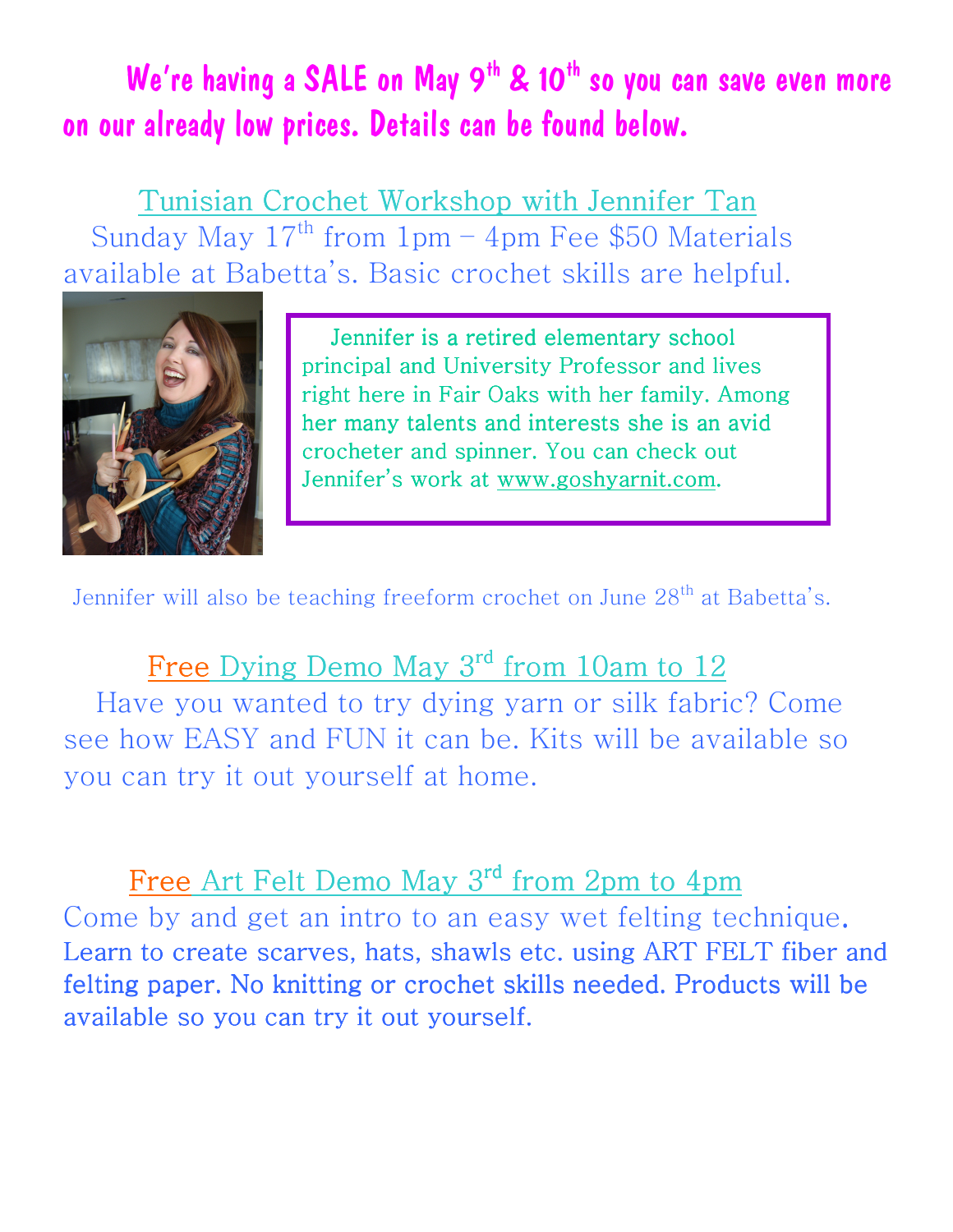#### Classes for May 2009 at Babetta's

 In our project classes you can learn to knit anything from scarves to socks to felted purses to lace shawls to hats to sweaters. Pick your project and join in the fun. Our knitters inspire each other to try new things by sharing ideas and showing off their latest creation. Sign up for one of our classes and you will receive a coupon for 10% off your next purchase. If our class times aren't convenient we also offer private lessons in Knitting, Crochet, Spinning and Weaving by appointment.

\*Pre-registration is required as class sizes are limited. Please choose your dates carefully. Because of scheduling conflicts and complications, make-up classes will only be allowed under special circumstances and individual consideration.

**Tuesdays May 5, 19 & 26**  Knitting Project 6pm – 7:30pm fee \$40

**Wednesdays May 6, 20 & 27**  Knitting Project 1pm – 2:30pm fee \$40 Knitting Project 3:00pm- 4:30pm fee \$40

**Thursday May 7, 21 & 28**  Knitting Project 6pm – 7:30pm fee \$40

**Saturdays May 9, 16 & 23**  Crochet 11am – 12:30pm fee \$40 Knitting Project 2pm – 3:30pm fee \$40 Knitting Project 4pm – 5:30pm fee \$40.

Private Lessons Knitting or Crochet \$15 an hour and Group Knitting or Crochet Private lessons \$10 an hour per person. Spinning or weaving \$20 an hour and group rates are \$15 an hour per person.

\* Come sit and knit with our knitting group on the 1st & 3<sup>rd</sup> Sat. every month from 10am  $-$  2pm. Would you like to make newborn hats to donate to area Hospital Nurseries?

 Join the Fair Oaks Madhatters Knitting Group at Babetta's The second Thurs. of every month from 10am – 12pm upcoming date May 14. You can drop off hats to donate if you can't make it to our meeting dates.

Mother's Day Sale May 9<sup>th</sup> & 10<sup>th</sup>

 Rio de la Plata Yarns 20% off Anny Blatt and Bouton d'or Yarns 15% off Louet sock yarn dying kits 10% off Look for selected book titles, knitting bags, and yarns that will be on display and discounted.

Remember sales are final on discounted items and no other discounts apply.